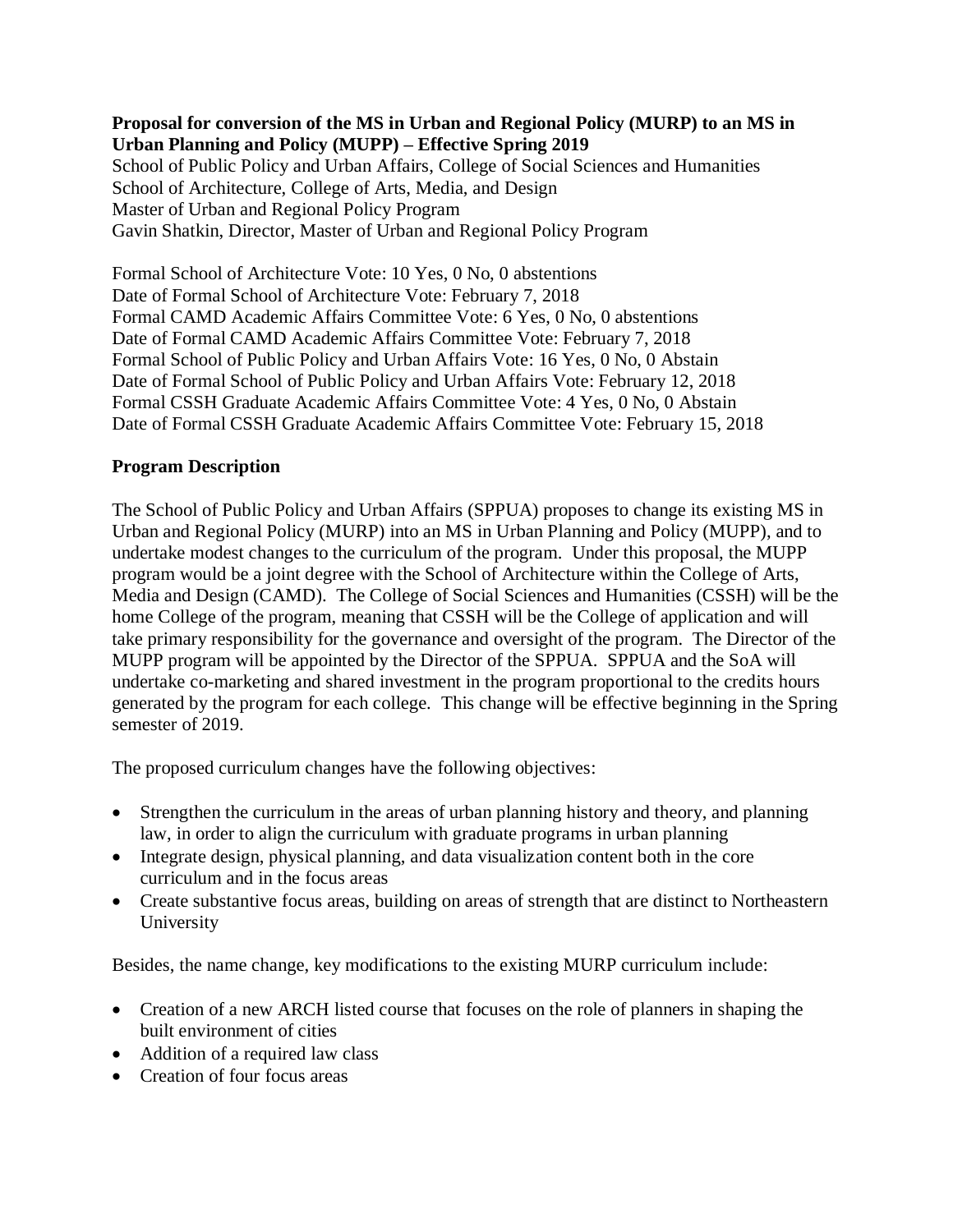• Expansion of capstone options to include design and spatial planning studios in the School of Architecture

#### **Rationale for the program change**

Since admitting its first class in the Fall of 2009, the MS in Urban and Regional Policy (MURP) Program at the School of Public Policy and Urban Affairs (SPPUA) has matriculated more than 140 students, and has had a strong record of placing graduates in positions within municipal and state agencies, non-profit organizations, and private sector developers and consultants. However, with the addition in the past three years of a new Master of Urban Informatics and a Master of Public Policy programs in SPPUA, prospective applicants have had increasing difficulty distinguishing the distinct strengths of MURP from these other programs. At the same time, the expansion of SPPUA faculty, and the possibility of partnering with the College of Arts, Media and Design to draw on its substantial strengths in urban design, physical planning, real estate, and data analytics and visualization, have created an opportunity to convert MURP into an MS program in Urban Planning and Policy. The name change will not only signal curricular changes to prospective students, but will also open the possibility for the program to seek accreditation through the Planning Accreditation Board (PAB). The PAB requires programs that seek accreditation to contain the word planning in their title. Changing MURP to a planning and policy program will make the program more visible and appealing to a substantial pool of students seeking a planning degree.

The formation of the Masters of Urban Planning and Policy also creates significant opportunities to better align emergent areas of faculty expertise in both CSSH and CAMD with the focus areas that students can pursue. The revised program will include four focus areas: Urban Design and Physical Planning; Urban Analytics; Urban Sustainability and Resilience; and Housing, Community and Economic Development. The distinct opportunities presented by each of these focus areas will help to differentiate the MUPP degree from other urban planning degrees, and will allow students to tap into rich areas of research, instruction and practice at Northeastern University. The recent development of curriculum at SPPUA and CAMD on urban informatics and data visualization have propelled Northeastern to the forefront of this growing area of student interest. SPPUA and CAMD also host an unusually strong and interdisciplinary mix of faculty with expertise in urban coastal sustainability, and urban climate change mitigation and adaptation. The proposed partnership with the School of Architecture around the focus area in Urban Design and Physical Planning provides an opportunity to combine a planning education with focused instruction on design, data visualization, real estate, physical planning, and urban redevelopment. SPPUA's substantial engagement in applied research in housing, community development, economic development, and transportation provides students with access to excellent study, research, and internship opportunities in these areas as well. Each of these focus areas is likely to be a significant magnet for prospective students.

#### **Program clientele analysis**

The MURP program has existed for more than a decade, and currently there are 19 students enrolled in the degree. Discussions with numerous current and prospective students, and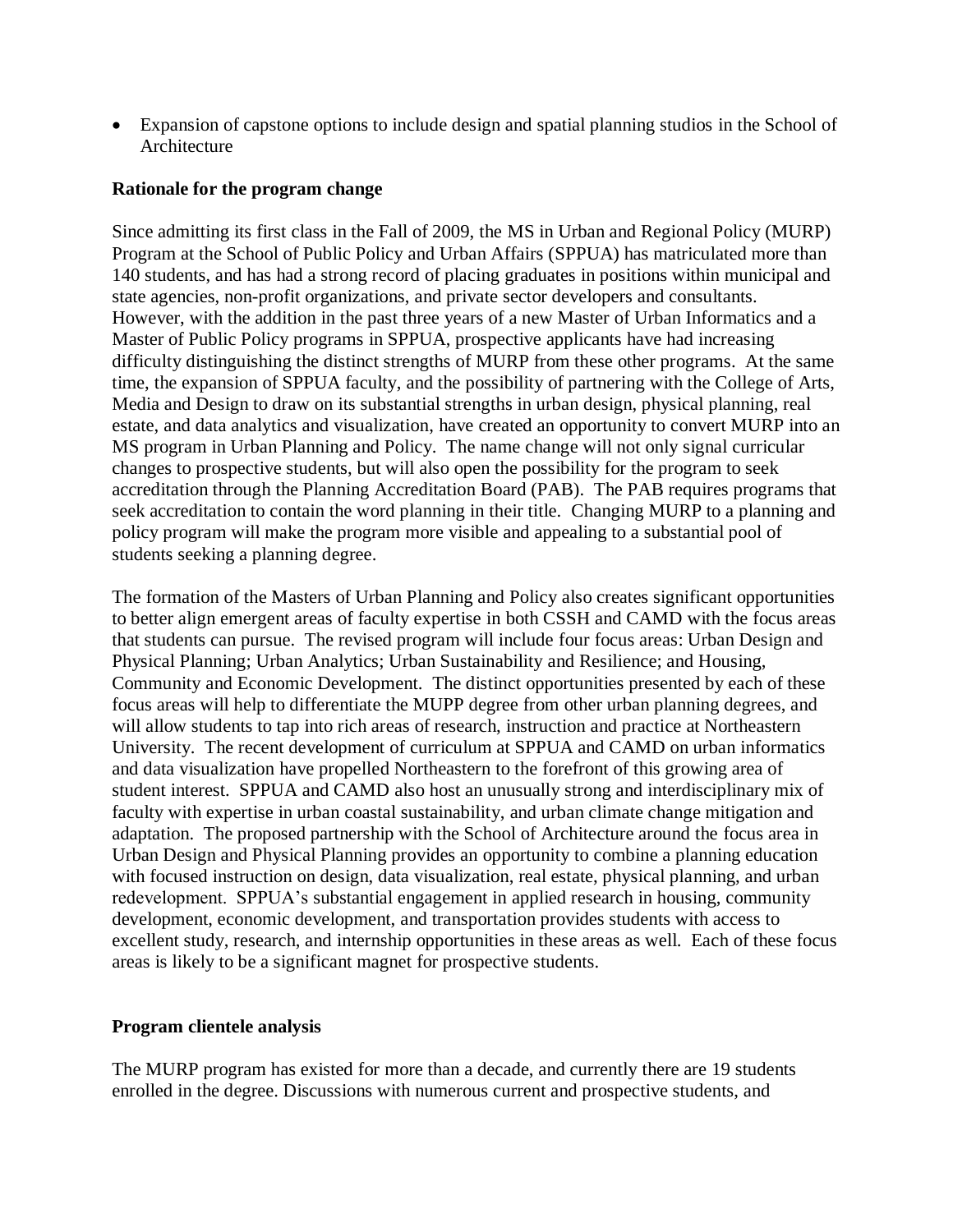experience in student recruitment, indicates that Master programs in urban planning are the most significant competitors to the MURP degree. Prospective students have frequently asked why ours is an urban policy program, and how it differs from an urban planning program. Our transition to an urban planning and policy program is likely to continue to attract applications from the existing applicant pool for MURP, while also drawing new applications from students who are interested primarily in planning programs. The PAB currently accredits 70 planning programs, which enrolled an average of 4859 students annually between 2011 and 2015.

The MURP program already experiences some competition from SPPUA's existing Master of Public Policy and Master of Urban Informatics programs. The change to MUPP is likely to help differentiate the program for prospective students. The program is also unlikely to have a major impact on other existing programs.

### **Educational objectives**

*Educational objectives:* The primary educational objective of the MS in Urban Planning and Policy program is to train students to work as urban planners in the public, private, and nonprofit sectors. The curriculum will provide a solid foundation in planning and policy, while allowing students to develop substantial expertise in a specific field, including urban design and physical planning, urban informatics, urban sustainability and resilience, and housing, community, and economic development.

*Admissions criteria and process:* The admissions criteria and process will remain largely the same as for the existing MS in Urban and Regional Policy. Admissions decisions will be made by an MS in Urban Planning and Policy Admissions Committee, staffed by faculty from both SPPUA and the School of Architecture. Students will be required to submit a GRE score, although this requirement can be waived if applicants demonstrate substantial professional experience.

*Degree requirements*: Degree requirements will remain the same as with the existing MURP degree. The degree requires 48 credit hours of coursework. Students must maintain a GPA of 3.0 to remain in good standing. In addition, students must complete an experiential requirement for the degree, which can be achieved through one of three ways: completion of an internship of at least 270 hours; participation in CSSH's or CAMD's graduate co-op program; or achievement of substantial professional planning and policy experience before the completion of the program.

*Learning outcomes:* The learning outcomes are as follows:

- Explain the major socioeconomic and spatial forces that shape issues in contemporary cities, including issues related to the environment, housing, poverty, race and ethnicity, economic development, regionalism, and growth management.
- Explain and critique major theories of the politics and practice of urban planning and policy.
- Identify major historical urban policy shifts, and contemporary trends and debates in urban planning and policy in the United States.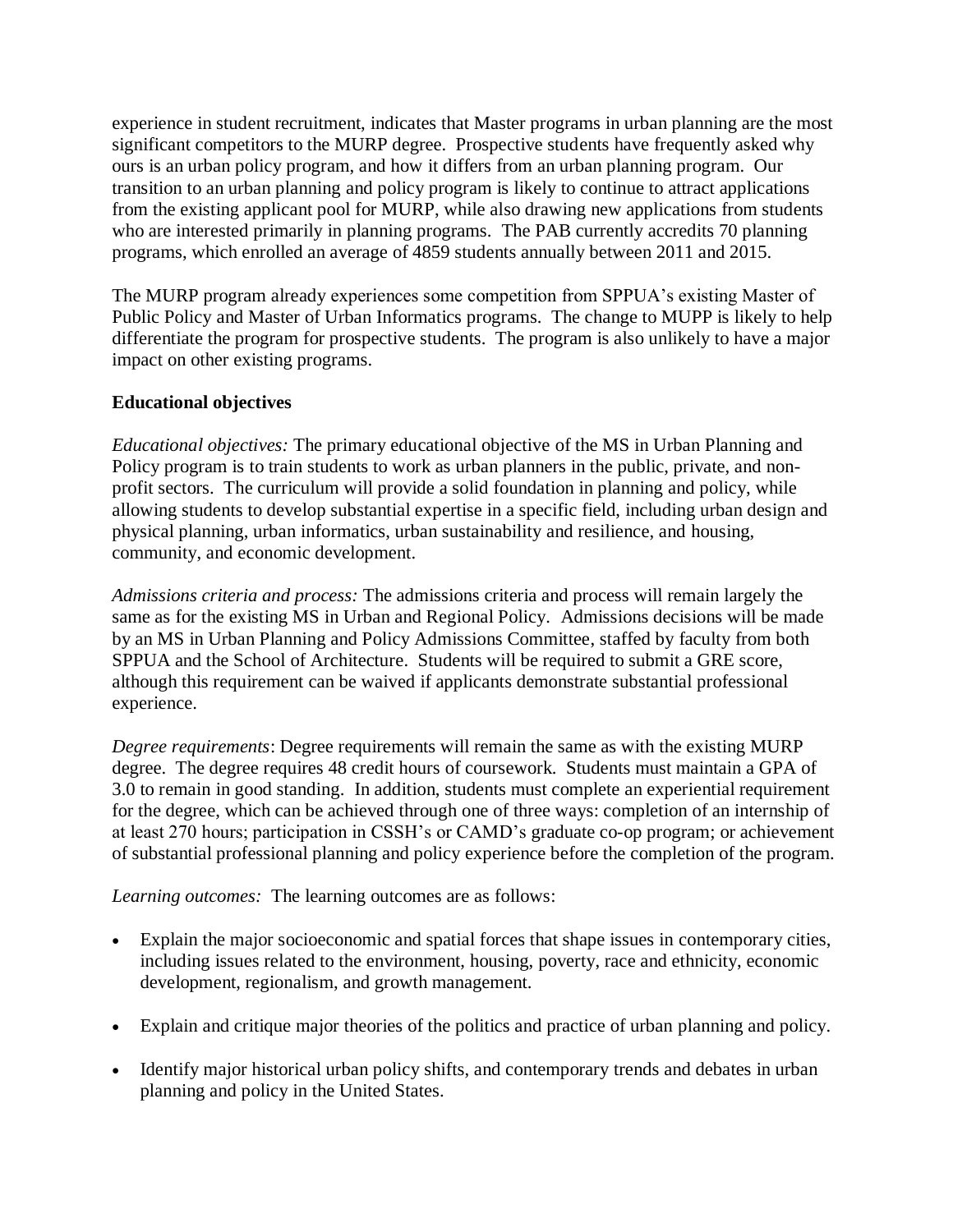- Explain changes to cities in the United States and other parts of the world within a context of increasing global economic and social interconnections.
- Explain the ideas of microeconomic theory with a focus on their application to urban planning and policy issues.
- Explain roles played by actors in the public, private and nonprofit sectors in addressing the challenges facing urban areas.
- Explain how different planning and policy strategies evolve in the interplay between branches and levels of government.
- Interpret and critique social science research that applies statistical techniques.
- Conduct a research project by collecting and analyzing socio-economic and other data to answer an urban planning and policy research question.
- Utilize skills of teamwork and project management necessary to work effectively in professional settings.
- Give public presentations that effectively communicate information to a range of audiences and stakeholders, including community residents, public officials, and others.
- Write clear, evidence-based analyses of planning and policy issues for professional audiences and the broader public.
- Explain contemporary issues related to race, gender, and class, in the practice of urban planning and policy.
- Demonstrate advanced knowledge in a focus area within urban policy planning via report, presentation, proposal or exhibition as appropriate to the subject matter.

## **Curriculum requirements**

The revision of the existing MURP program involves the following curricular changes:

- *Addition of a new course, ARCH 5XXX: Planning and the Built Environment:* This course will be co-taught by a faculty member in the School of Architecture and either a faculty member from the SPPUA or a local urban planning professional. This course will explore the role of planners in shaping the urban built environment, focusing on the role of planning in integrating design, physical planning, community engagement, policy, and regulation to produce desired outcomes.
- *Addition of LPSC 5201: Law and the City as a required course*: Planning law is one substantive curriculum element that is usually included in planning curricula, and that is required for accreditation, that is not currently part of the core of the MURP degree. LPSC 5201 is an existing course that had previously served as an elective.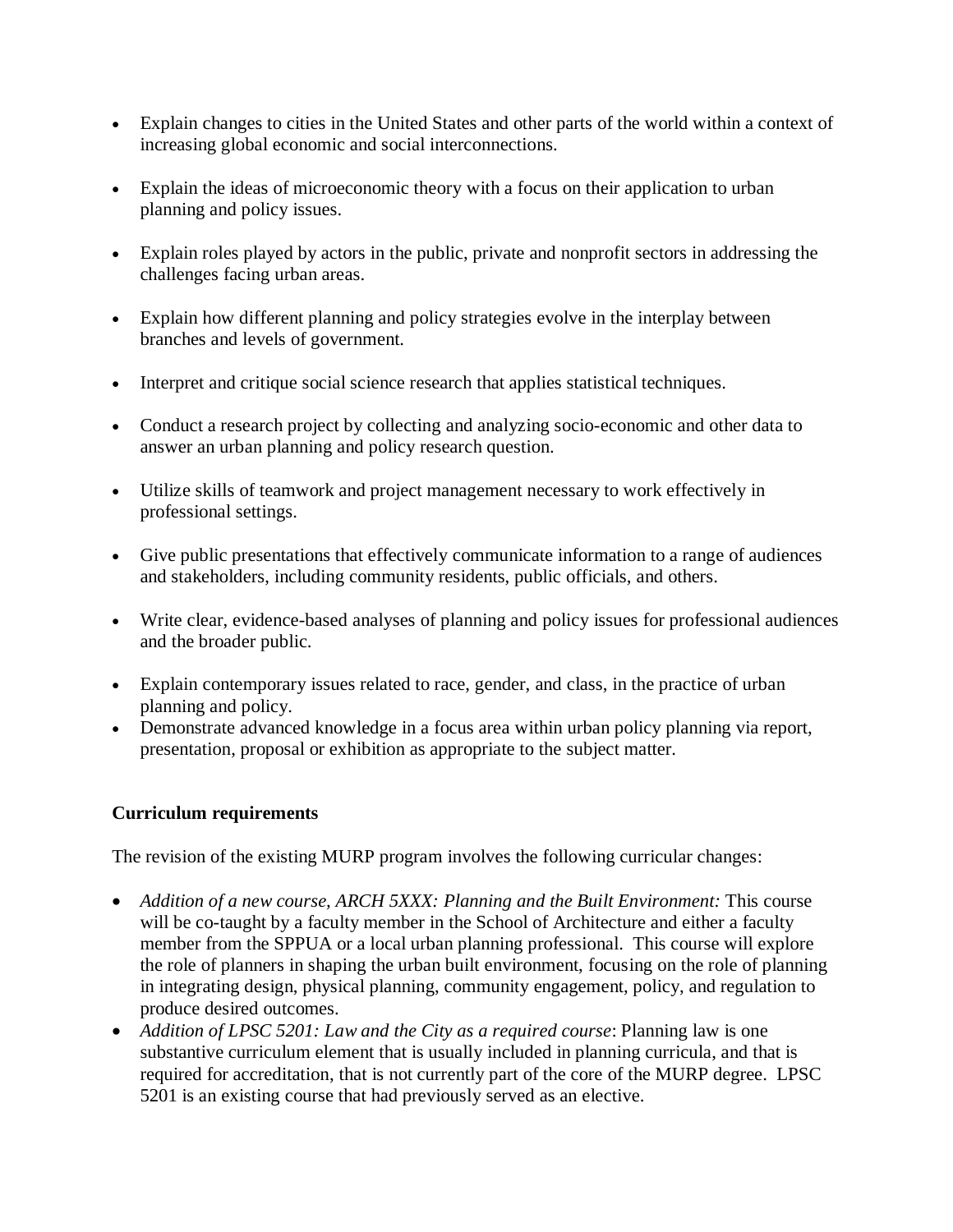- *Elimination of PPUA 6204: Urban Development and Politics from the core:* This course will remain as an elective for the MUPP program.
- *Addition of learning objectives to existing core classes:* Most of the curricular elements that are found in planning programs, and specifically the PAB accreditation requirements, are largely met in the current MURP curriculum. However, some need to be accentuated and institutionalized through the addition of learning objectives to existing core classes. Specifically, we will institute learning objectives on the purpose and meaning of planning, and planning history and theory to PPUA 6201: The 21<sup>st</sup> Century City, which is already a core class in the MURP degree.
- *Creation of new focus areas.* These are Urban Design and Physical Planning, Urban Informatics, Urban Sustainability and Resilience, and Housing, Community, and Economic Development. Each is a three-course focus area. Students may either choose from one of these focus areas, or define their own focus area in consultation with the program director.

The revised MUPP program will consist of 12 courses totaling 48 SH. These will include:

- Six core courses
- Three courses in an focus area
- Two free electives
- One capstone course

All courses listed below are 4 SH unless otherwise specified.

# *I. Core classes*

- PPUA 6201: The  $21<sup>st</sup>$  Century City
- ARCH 5XXX: Planning and the Built Environment
- PPUA 6502: Economic Institutions and Analysis
- Statistics requirement: LPSC 7305: Research and Statistical Methods, or POLS 7202: Quantitative Techniques, or INSH 6500: Quantitative Analysis, or PPUA 5301: Introduction to Computational Statistics. Students will normally take LPSC 7305, but students in the focus area in Urban Analytics are encouraged to take PPUA 5301
- PPUA 6205: Research Design and Methodology
- LPSC 5201: Law and the City

# *II. Focus area requirements*

Focus areas consist of sequences of three classes. Model curricula for these are detailed below, although the final content of the focus area is to be determined in consultation between students, their academic advisor, and the program director.

# Urban Design and Physical Planning focus area

1. Gateway class: ARCH 5XXX: Principles of Urban Design: This is a new class that will be developed to provide students who have no design background in the fundamentals of urban design theory, practice, and representation.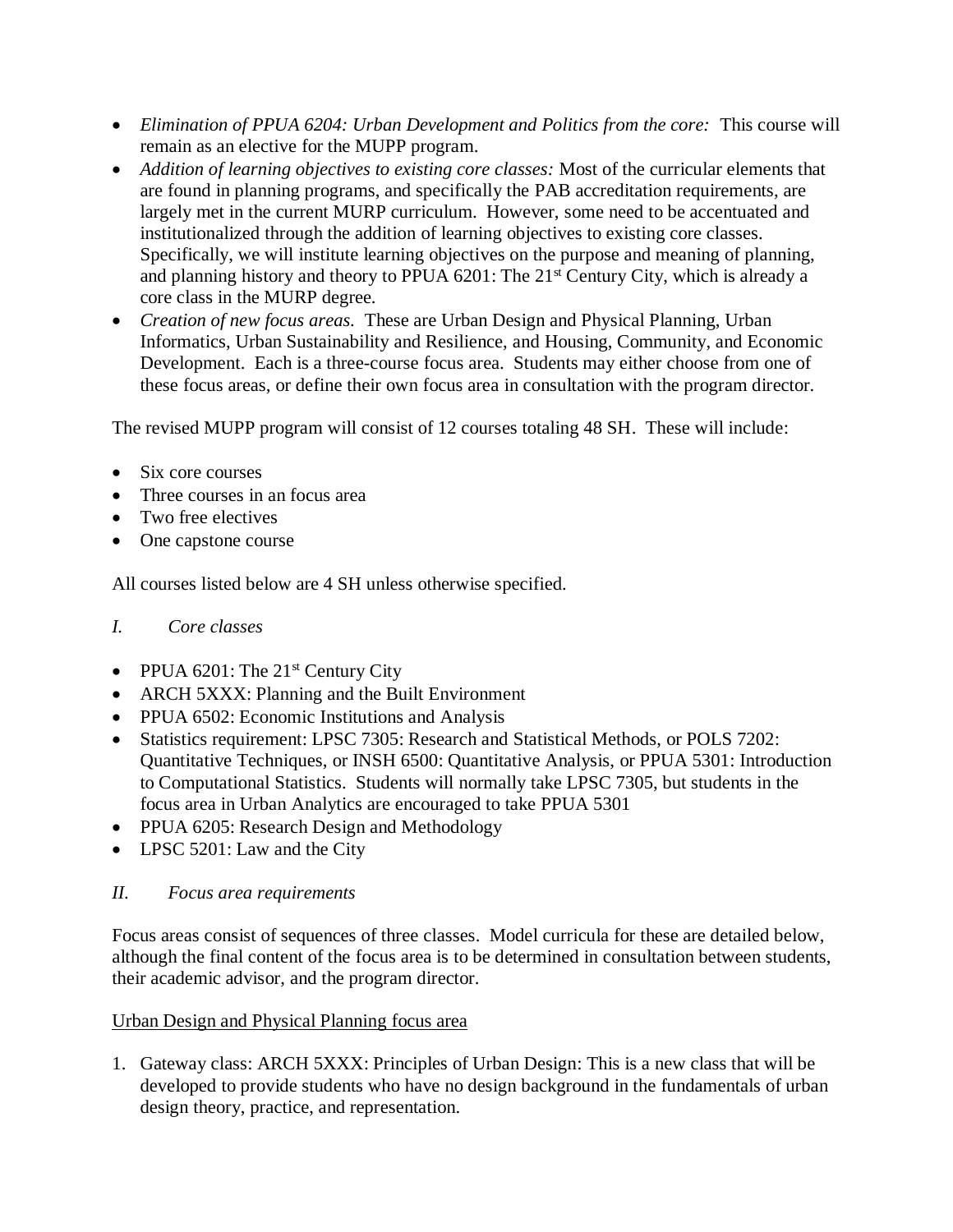- 2. Students with background in architecture or urban design may choose three CAMD electives in consultation with a faculty advisor. Students who have no background in architecture or urban design will take Principles of Urban Design and choose one of the following subtracks, consisting of two classes:
- Sub-track in *Urban Design and Real Estate*: Students who adopt this core sequence will be able to implement principles of urban placemaking through the application of ideas in urban design and real estate development in the planning and policy making process.
	- o ARCH 5310-02: Design Tactics and Operations: Urban Design and Real Estate
	- o ARCH 5330: Case Studies in Urban Development
- Sub-track in *Physical Planning and Design for Sustainable Urbanism:* Students in this core sequence will be able to realize ecologically sustainable urban development through the application of principles of environmental and urban design in the planning and policy process.
	- o SUEN 7230: Urban Ecologies and Technologies I
	- o SUEN 7240: Urban Ecologies and Technologies II
- Sub-track in *Urban Experience*: Students in this core sequence will learn methods for analyzing and visualizing the city as a data environment, and designing for human interaction within urban systems.
	- o ARTGXXXX 5000, 6000 or 7000-level Information Design and Visualization course to be designated by Art and Design
	- o ARTGXXXX 5000, 6000 or 7000-level Experience Design course to be designated by Art and Design

## Urban Analytics focus area

- 1. Gateway class: PPUA 5262: Big Data for Cities
- 2. Take the following two courses:
- PPUA 5263: Geographic Information Systems for Urban and Regional Policy
- ARTG 5XXX: Info Visualization Principles and Practices: This course is already being reviewed as an addition to the curriculum in information design and urban analytics.
- 3. In addition to the above requirements, students in the Urban Analytics focus area are required to take one class that provides an introduction to the programming language R. If they take PPUA 5301 to fulfill the statistics requirement of the MUPP core, this will fulfill this requirement and allow them to complete the concentration with three classes. If they do not, they may take either PPUA 5301 or ARTG 6100 01: Information Design Studio to fulfill this requirement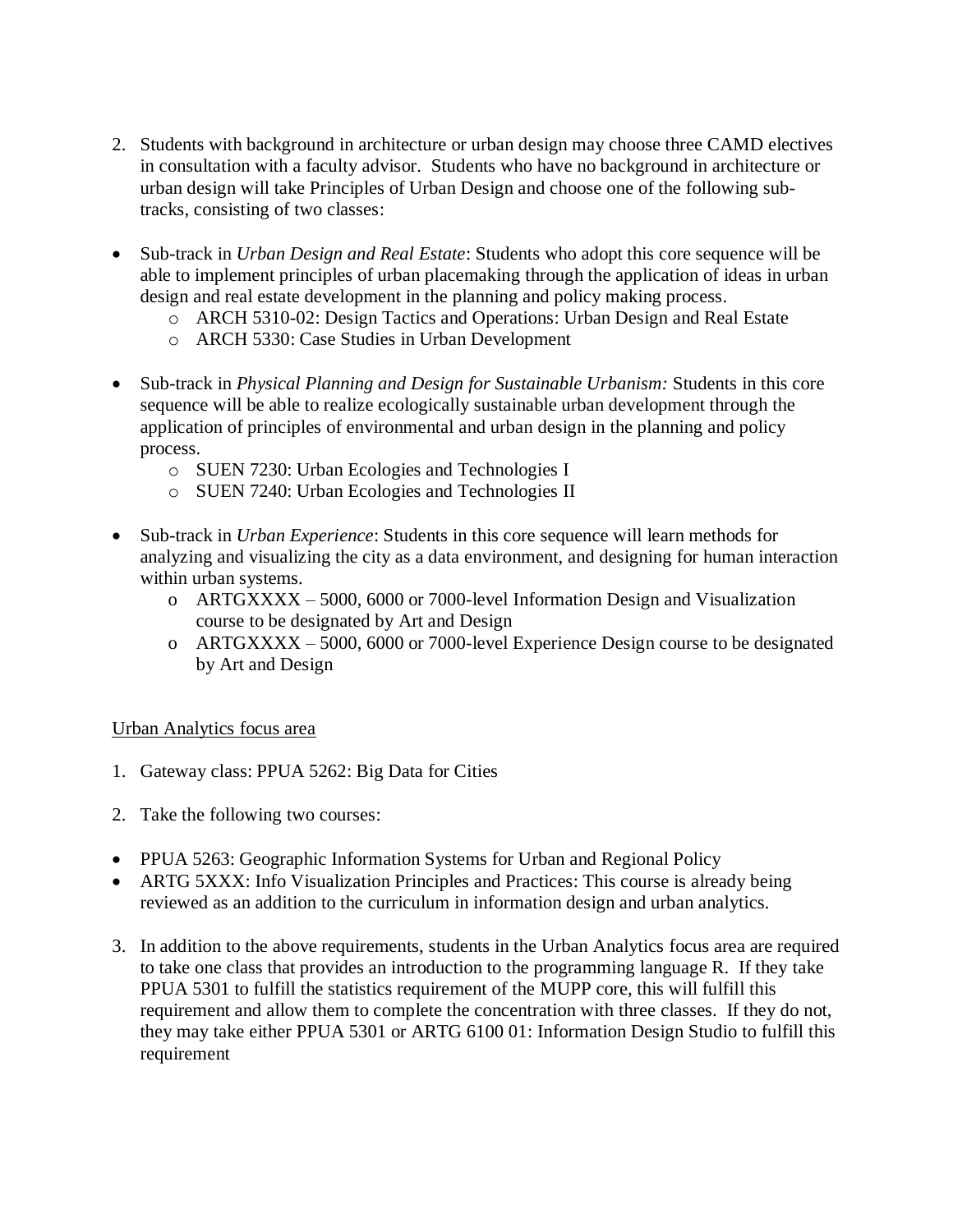## Urban Sustainability and Resilience focus area

- 1. Gateway course: SUEN 6310: Cities, Nature & Design in Contemporary History and Theory or LPSC 7312: Cities, Sustainability, and Climate Change
- 2. Take at least one of the following methods classes:
- PPUA 5261: Dynamic Modeling for Environmental Decisions
- PPUA 5263: Geographic Information Systems for Urban and Regional Policy
- SUEN 7230: Urban Ecologies and Technologies I
- 3. Take at least one of the following Urban Sustainability and Resilience electives:
- POLS 7331: Environmental Policy and Politics
- PPUA 5260 Ecological Economics
- PPUA 5261: Dynamic Modeling for Environmental Decisions
- [PPUA 7231: Transportation Policy](http://www.northeastern.edu/murp/wp-content/uploads/PPUA-7231-Summer-2012-Pollack.docx)
- PPUA 7234: Land Use & Urban Growth Policy
- PPUA 7238: Climate Change and Urbanization in Developing Countries
- PPUA 7249: Urban Coastal Sustainability in a Rapidly Changing Environment
- SUEN 6110: Graduate Studio I: Sustainable Urban Sites
- SUEN 6120: Graduate Studio II: Sustainable Urban Systems
- SUEN 6210: Implementation and Visualization for Urban Environments I
- SUEN 6220: Implementation and Visualization for Urban Environments II
- SUEN 6310: Cities, Nature & Design in Contemporary History and Theory
- SUEN 6340: Topics in Urban Environmental Design
- SUEN 7230 Urban Ecologies and Technologies I
- SUEN 7240: Urban to Ecologies and Technologies II
- SUEN 7320: Pro Seminar: Issues in Designed Urban Environments

## Urban Development Policy and Planning focus area

- Gateway course: PPUA 7230: Housing Policy or PPUA 7233: Contemporary Community Development: or [PPUA 7231: Transportation Policy](http://www.northeastern.edu/murp/wp-content/uploads/PPUA-7231-Summer-2012-Pollack.docx) or PPUA 6204: Urban Development and Politics.
- 1. Take at least one of the following methods classes:
- PPUA 5263: Geographic Information Systems for Urban and Regional Policy
- PPUA 7236: Introduction to Real Estate Development for Urban Policymakers
- 2. Take at least one of the following Urban Development Policy and Planning elective classes:
- PPUA 5270: Food Systems and Public Policy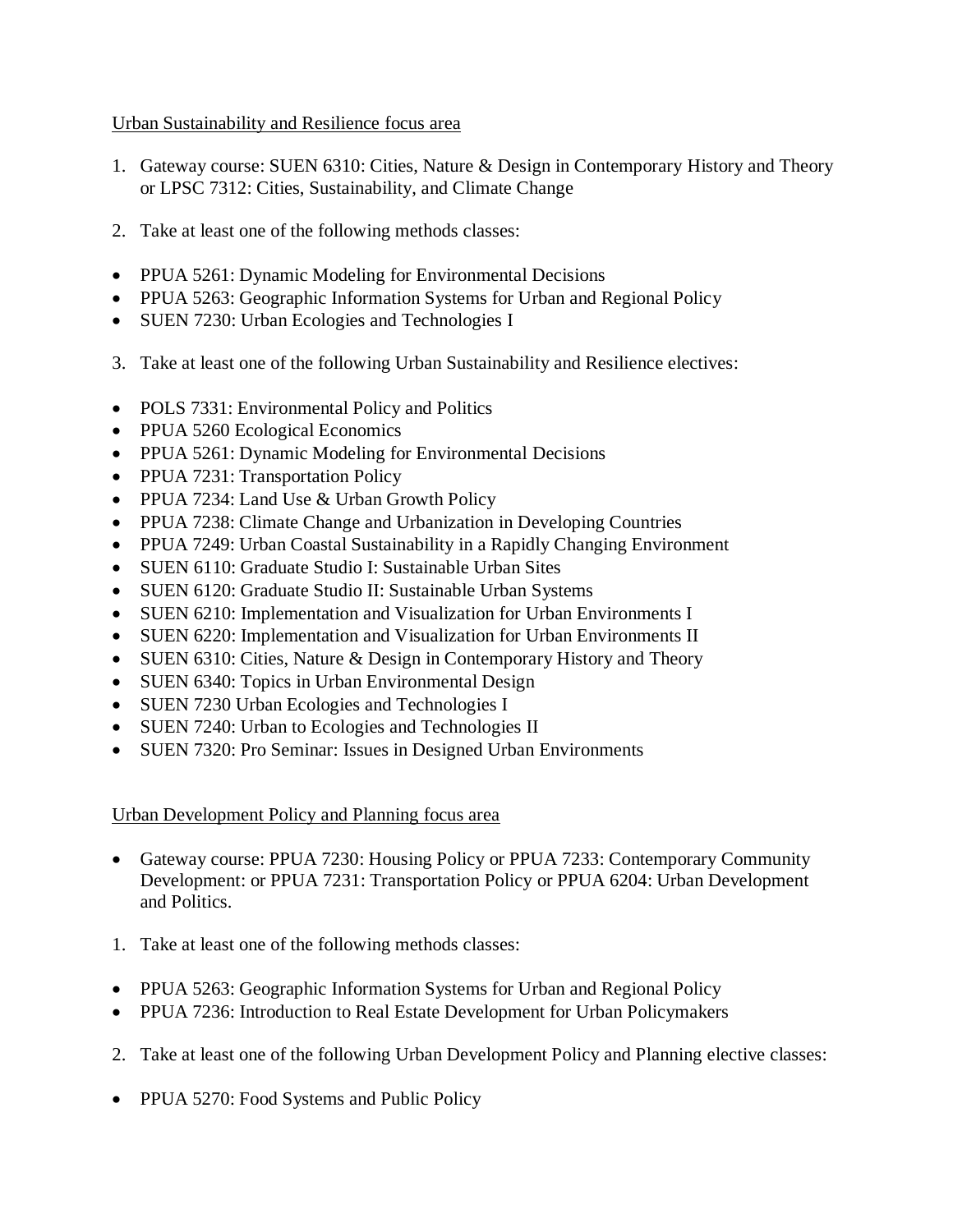- PPUA 5263: Geographic Information Systems for Urban and Regional Policy
- PPUA 6506: Techniques of Policy Analysis
- PPUA 6533: State and Local Public Finance
- PPUA 6551: Nonprofit Organizations and Social Change
- PPUA 7230: Housing Policy
- [PPUA 7231: Transportation Policy](http://www.northeastern.edu/murp/wp-content/uploads/PPUA-7231-Summer-2012-Pollack.docx)
- [PPUA 7232: Immigration and Urban America](http://www.neu.edu/murp/wp-content/uploads/PPUA7232-Dominguez.docx)
- PPUA 7233: Contemporary Community Development
- PPUA 7234: Land Use & Urban Growth Policy
- PPUA 7236: Introduction to Real Estate Development for Urban Policymakers
- SUEN 6110: Graduate Studio I: Sustainable Urban Sites
- SUEN 6120: Graduate Studio II: Sustainable Urban Systems
- SUEN 6340: Topics in Urban Environmental Design
- SOCL 7250: Seminar in Urban Social Policies
- SOCL 7251: Community Analysis
- SOCL 7264: Urban Poverty and Social Policy

## *III. Free electives*

Students can choose two free electives from the following list:

- ARCH 5310-02: Design Tactics and Operations: Urban Design and Real Estate
- ARCH 5330: Case Studies in Urban Development
- ARCH 5530: Innovative Models in Real Estate
- ARCH 6340: Graduate Topics in Architecture: Real Estate Development
- ARCH 6100: Graduate Skills Studio
- ARCH 6330: Seminar in Modern Architecture
- ARTG 5100: Information Design Studio 1: Principles
- ARTG 5120: Information Design Research Methods
- ARTG 5130: Visual Communication for Information Design
- ARTG 5330: Visualization Technologies
- ARTG 6330: Information Design Mapping Strategies
- DA 5020: Collecting, Storing, and Retrieving Data
- DA 5030: Introduction to Data Mining/Machine Learning
- DSSH 6302: Informational Design and Visual Analytics
- PPUA 6506: Techniques of Policy Analysis
- PPUA 6551: Nonprofit Organizations and Social Change
- PPUA 6533: State and Local Public Finance
- PPUA 7245: Education Policy in the United States
- POLS 7330: Education Policy in the United States
- POLS 7331: Environmental Policy and Politics
- PPUA 5260 Ecological Economics
- PPUA 5261: Dynamic Modeling for Environmental Decisions
- PPUA 5263: Geographic Information Systems for Urban Regional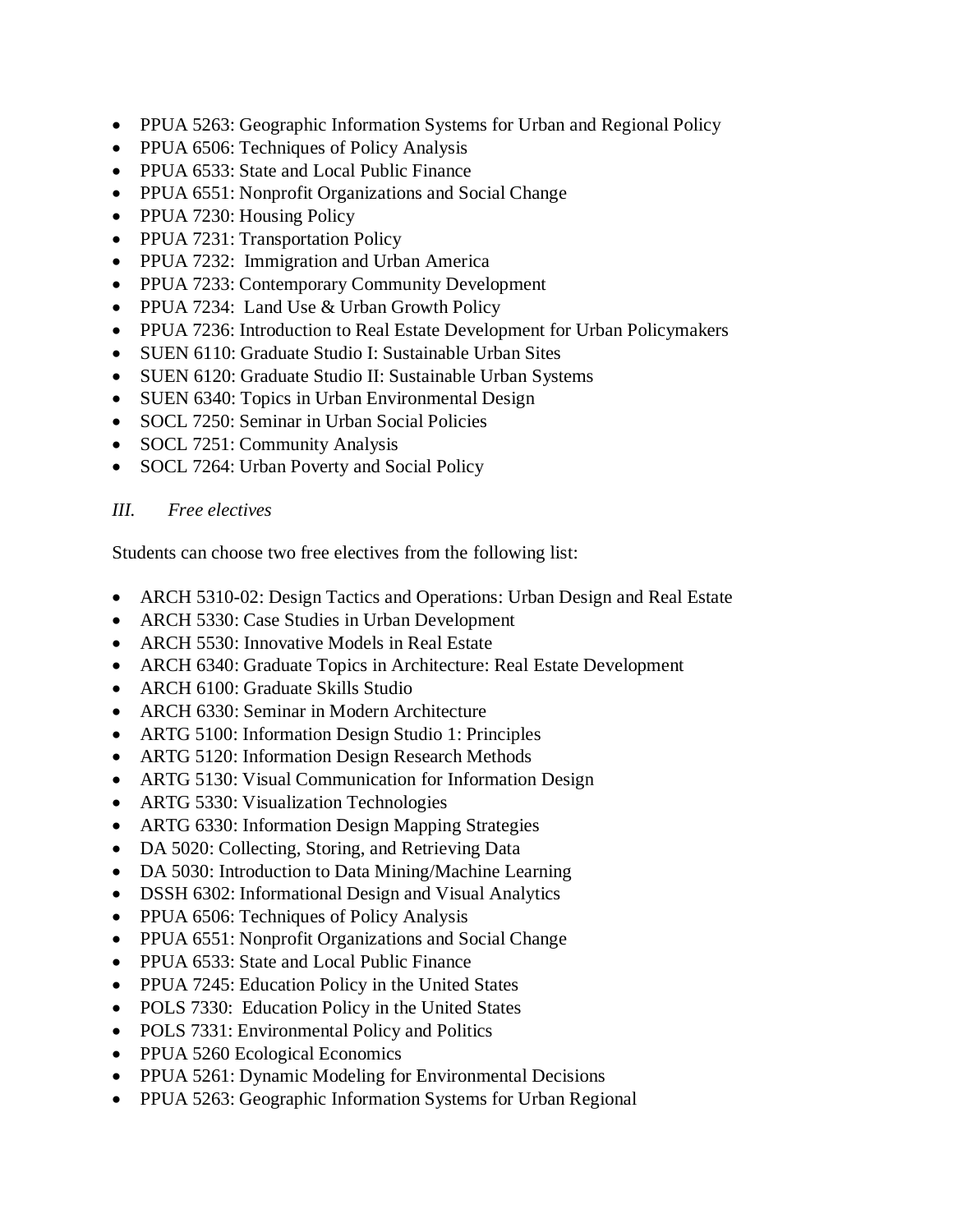- PPUA 5270: Food Systems and Public Policy
- PPUA 5302 Information Design and Visual Analytics
- PPUA 7230: Housing Policy
- [PPUA 7231: Transportation Policy](http://www.northeastern.edu/murp/wp-content/uploads/PPUA-7231-Summer-2012-Pollack.docx)
- [PPUA 7232: Immigration and Urban America](http://www.neu.edu/murp/wp-content/uploads/PPUA7232-Dominguez.docx)
- PPUA 7233: Contemporary Community Development
- PPUA 7234: Land Use & Urban Growth Policy
- PPUA 7236: Real Estate Development for Urban Policymakers
- PPUA 7237: Advanced Spatial Analysis of Urban Systems
- PPUA 7238: Climate Change and Urbanization in Developing Countries
- PPUA 7249: Urban Coastal Sustainability in a Rapidly Changing Environment
- SOCL 7250: Seminar in Urban Social Policies
- SOCL 7251: Community Analysis
- SOCL 7264: Urban Poverty and Social Policy
- SUEN 6110: Graduate Studio I: Sustainable Urban Sites
- SUEN 6120: Graduate Studio II: Sustainable Urban Systems
- SUEN 6210: Implementation and Visualization for Urban Environments I
- SUEN 6220: Implementation and Visualization for Urban Environments II
- SUEN 6310: Cities, Nature & Design in Contemporary History and Theory
- SUEN 6340: Topics in Urban Environmental Design
- SUEN 7230: Urban Ecologies and Technologies I (4 credits)
- SUEN 7240: Urban Ecologies and Technologies II (4 credits)
- SUEN 7320 Pro-Seminar: Issues in Designed Urban Environments

## *IV. Capstone*

Students in the Urban Design and Physical Planning focus area will take the following capstone course:

SUEN 6120L Graduate Studio 2: Sustainable Urban Sites (6 SH)

Students in other focus areas will take the following capstone course:

PPUA 7673: Capstone in Public Policy and Urban Affairs (4 SH)

Non-Urban Design and Physical Planning students may take SUEN 6110 as their capstone option if they have taken ARCH 5XXX: Principles of Urban Design as a pre-requisite.

## *Program assessment*

Assessment of student achievement of the learning outcomes will remain the same as under the MURP program. Assessment will be conducted by a Curriculum Committee, composed of the MUPP Program Director (who chairs the committee and comes from SPPUA) and two additional faculty members, including at least one faculty each from CSSH and CAMD. The Curriculum Committee will normally meet twice a year to discuss issues in the curriculum as they arise, to